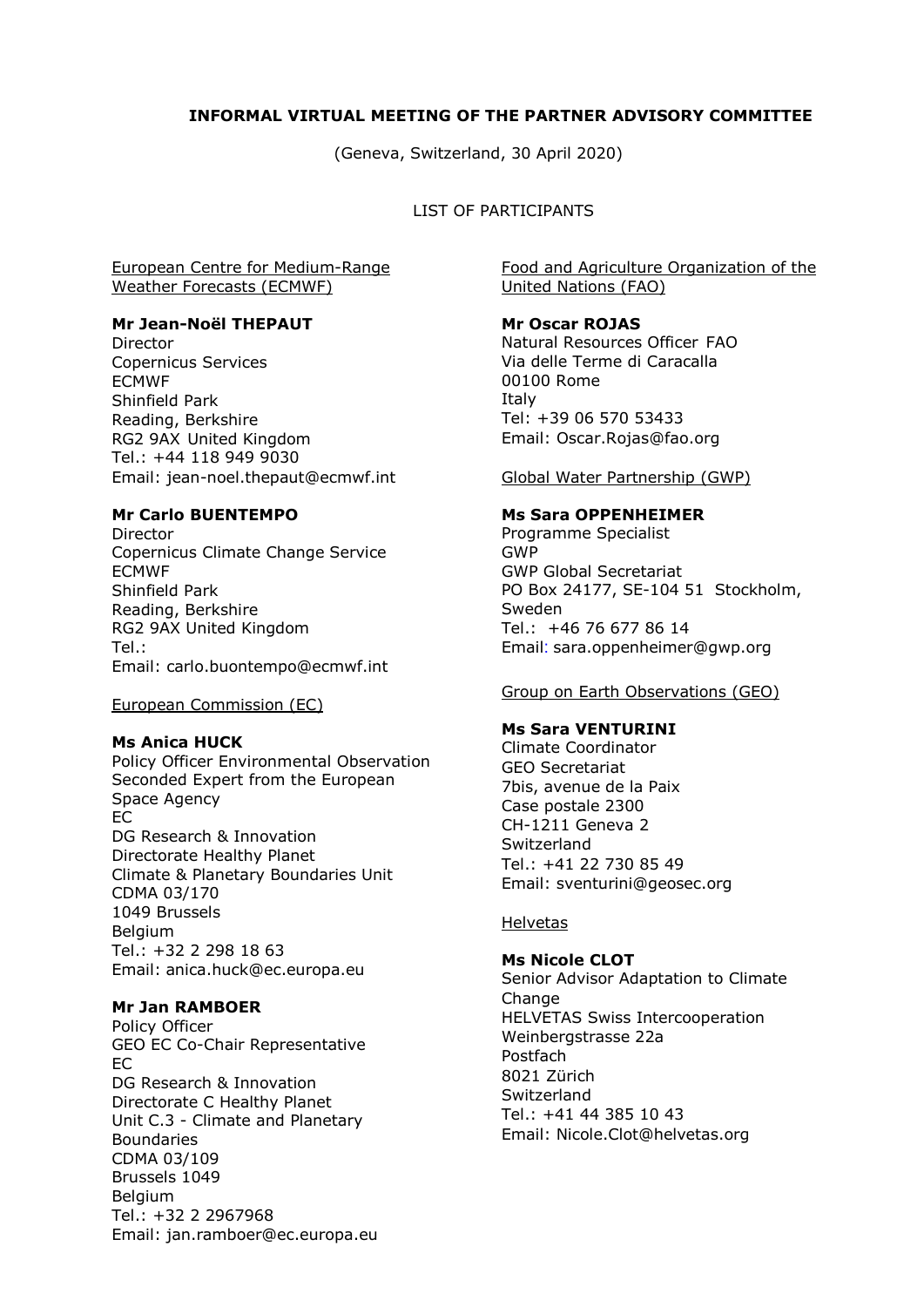# **Ms Rupa MUKERJI**

Co-Head Advisory Services HELVETAS Swiss Intercooperation [Weinbergstrasse 22a](https://maps.google.com/?q=Weinbergstrasse+22a&entry=gmail&source=g) Postfach 8021 Zürich Switzerland Tel.: [+41](tel:%2B41763376496) 76 337 64 96 Email: rupa.mukerji@helvetas.org

## International Federation of Red Cross and Red Crescent Societies

**Ms Tessa KELLY** Climate Change Coordinator IFRC Route de Pré-Bois P.O. Box 303 1211 Geneva 19 **Switzerland** Tel.: Email: tessa.kelly@ifrc.org

# **Ms Phoebe WAFUBWA SHIKUKU**

Senior Officer Disaster Risk Reduction & Climate Change Adaptation IFRC Woodlands Road, off Dennis Pritt Road P. O. Box 41275 00100 Nairobi Kenya Tel.: +254 20 2835 267 Email: Phoebe.shikuku@ifrc.org

The International Union of Geodesy and Geophysics (IUGG)

# **Mr Roger PULWARTY**

Senior Scientist International Union of Geodesy and Geophysics NOAA Physical Sciences Laboratory 325 Broadway Boulder, CO 80305 USA Tel.: +1 303 497 4425 Email: roger.pulwarty@noaa.gov

#### Norwegian Refugee Council (NRC)

#### **Ms Nina HJELLEGJERDE**

Head Climate and Energy Unit NORCAP NRC Postboks 148, Sentrum 0102 Oslo Norway Tel.: + 47 91 80 69 02 Email: nina.hjellegjerde@nrc.no

United Nations Environment Programme (UNEP)

# **Mr Hartwig KREMER**

Head Global Environment Monitoring Unit UNEP United Nations Avenue, Gigiri P.O. Box 30552 00100 Nairobi, Kenya Tel.: +254 758 712 303 Email: hartwig.kremer@un.org

United Nations Office for Disaster Risk Reduction (UNDRR)

## **Ms Zinta ZOMMERS**

Programme Management Officer Secretariat of UNDRR UN Campus Platz der Vereinten Nationen 1 53113 Bonn Germany Tel.: +49 228 815 0300 (Switchboard) Email: zommers@un.org

The World Bank Group (WB)

#### **Mr Daniel KULL**

Senior Disaster Risk Management **Specialist** World Bank Group 3 chemin Louis-Dunant 1202 Geneva **Switzerland** Tel: +41 22 748 10 15 Cell: +41 76 585 50 98 Email: dkull@worldbankgroup.org

The World Health Organization (WHO)

#### **Ms Joy SHUMAKE**

OiC WHO/WMO Climate and Health Office World Meteorological Organization 7bis Avenue de la Paix P.O. Box 2300 1211 Geneva 2, Switzerland Tel.: +41 22 730 81 70 Email: jshumake-guillemot@wmo.int

# **Mr Diarmid CAMPELL-LENDRUM**

Coordinator, Climate Change and Health Public Health, Environmental and Social Determinants of Health **WHO** Avenue Appia 20 1202 Geneva 27, Switzerland Tel.: +41 79 472 51 47 Email: [campbelllendrumd@who.int](mailto:campbelllendrumd@who.int)